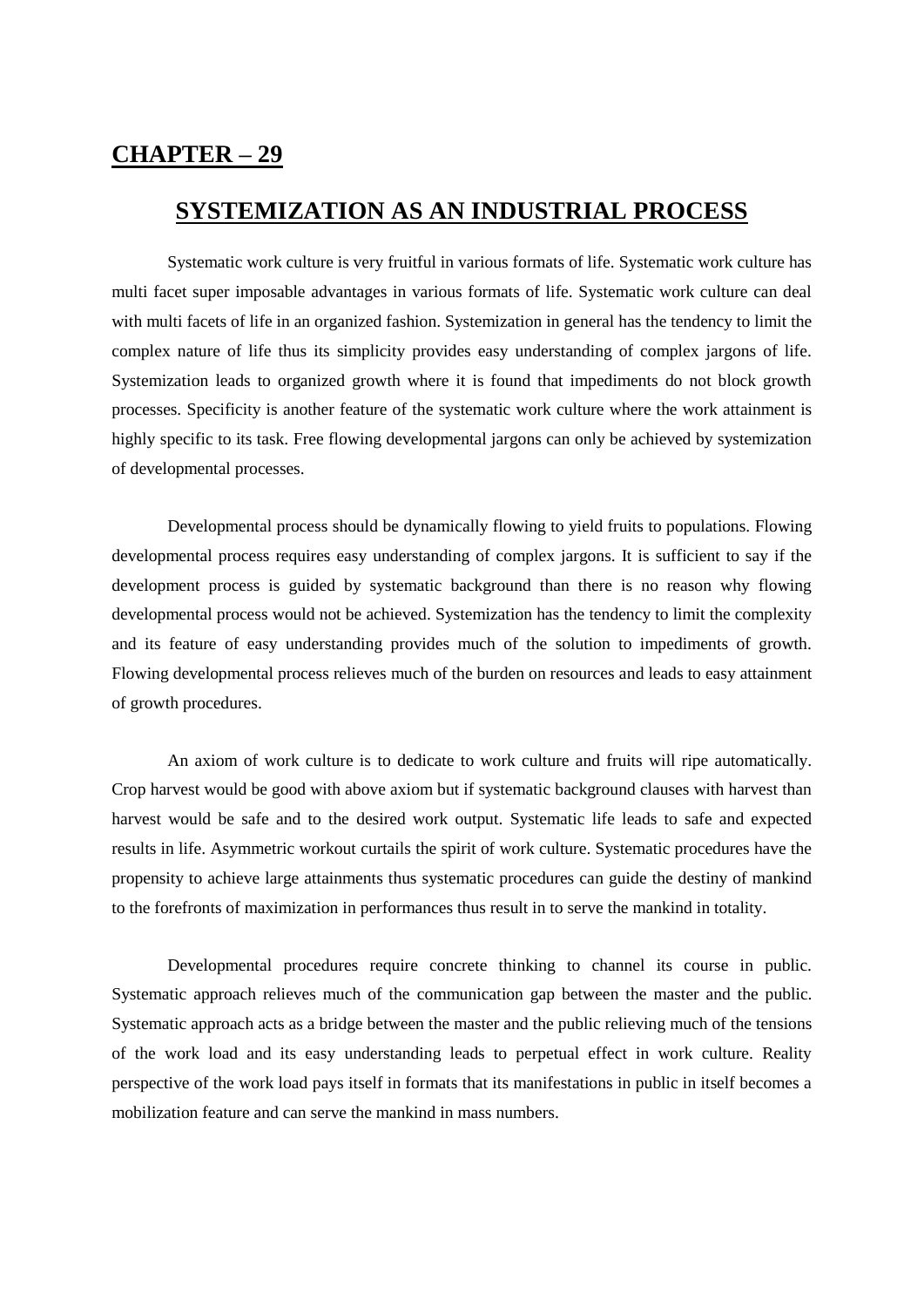In the absence of systemization there can be dramatic change into the policies of development. Systematic procedures provide straight fold approaches to life such that there are less chances of debasement of developmental policies. Abnormal behaviors can damage the developmental prospects. It is wise and essential we weigh the advantages of systematic approach to life before uprooting existing developmental policies. People in general want developmental icons which are congenial to their surroundings. Out of format developmental icons are generally a waste of money. Systematic approach provides a background of history such that congeniality of new developmental procedures to adopt the course has direct influence. Out of for format developmental procedures would not suffice public demand and would lead to waste of resources.

Systemization in governance should specifically adhere to cultural history and ethical values. As for example western countries are specifically dominant in technology thus economic reforms jargon to generate capital would be congenial to their history and would produce feasible results. Countries like India should serve developmental procedures to the fundamental axiom as development relating to prosperity by virtuous folds.

Systemization of status in populations is a wrong political principle. Life in general is dynamic and needs freedoms of various kinds to carry out their work. Free society is a best association of people such that work ethics get duly paid otherwise status quo transcends barriers of freedom of the society. Reward in general is associated with work ethics hence it is essential to associate money with work ethics while status in public has no root of money privilege if it is not in clause with work ethics. Development should be associated with spirit of service and not with spirit of egotism.

Systemization as a forefront may seem an easy interpolation of reality but we need to harness the potential of systemization in its ability to serve the mankind in long terms and to the desired work ethics. The possibility of systemization arises in its ability to limit the complex nature of work ethics and provide an easy recourse to layouts which are viable source of information. The source of information thus cannot be an easy interpolation of reality but needs to serve the parameters of development by being highly congenial to the work ethics in all matters of developmental procedures which lay an easy recourse to work levels in present and in future demands. The demands of developmental needs are an ever increasing stockpile thus the systematic procedures should harness the potential of developmental processes in steps such that we remain complacent whole throughout the process of implementing the developmental process.

Systematic procedures should exploit the traits of the developmental procedures into the adaptability such as being highly congenial to the surroundings or as highly compatible with other